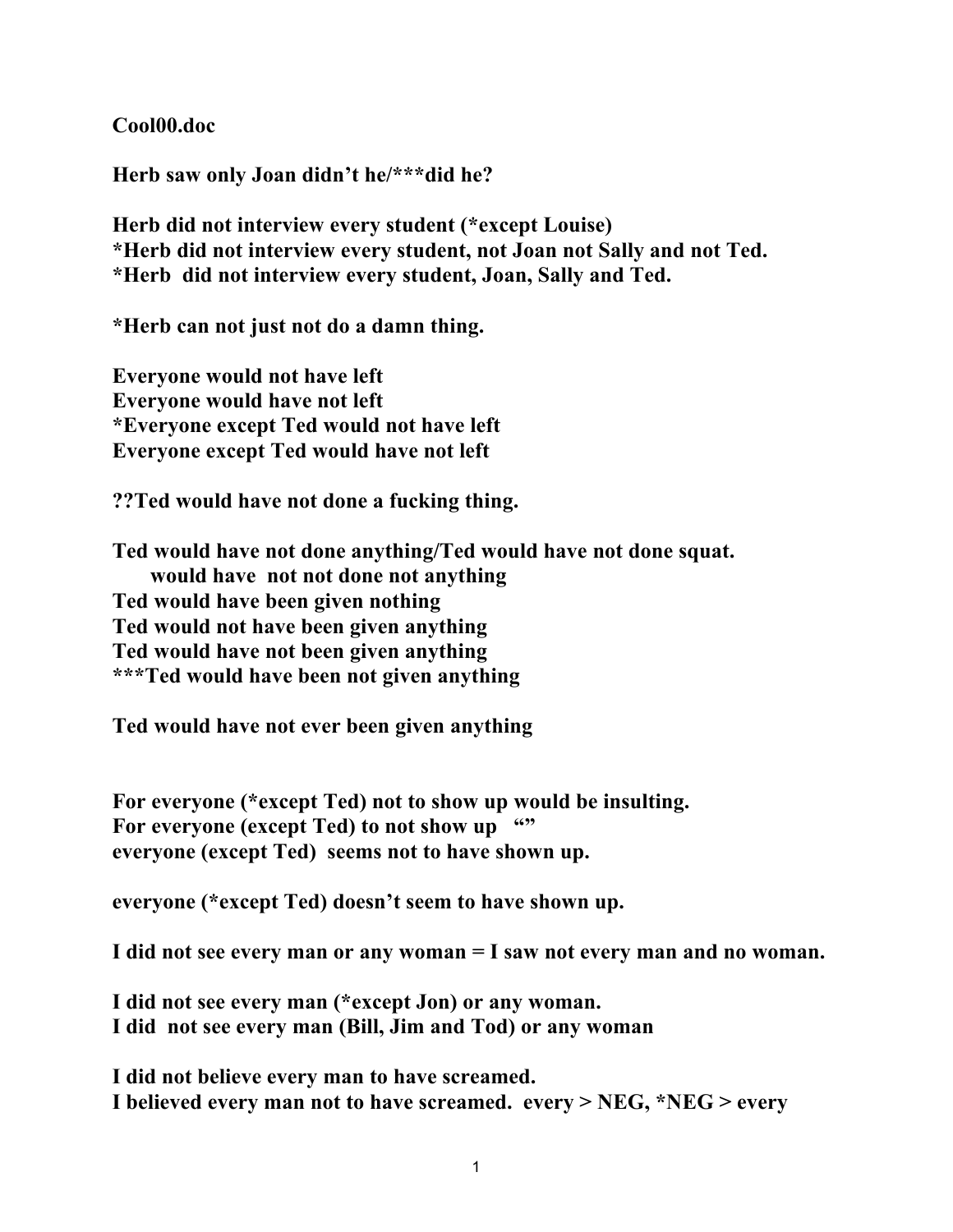**I believed every man to not have screamed. bad word order but \*NEG > every I believed every man to have not screamed. \*NEG > every I believed every man not to have screamed. \*NEG > every every man did not scream [every man who I know], I am sure did not scream. \*NEG > every every man is difficult to believe not to have screamed. It was every man who did not scream. \*NEG > every every man's not screaming amuses me. every man's not having screamed is not in doubt. ? Every man's not having been arrested is clear. ?? Every man's having not been arrested is clear \*NEG > every Every man's having been not arrested is clear \*NEG > every generalization …neg can float off NEG [every X] only if arc is surface. With no students capable of understanding anything/\*a fucking thing/\*squat, we had to cancel the class.**

**With all our students not capable of understanding anything/a fucking thing**

**With no students having any money/\*a red cent, …**

**The gorillas will cross the river first, with many/\*few hyenas to follow.**

**(100)a. Jane did not claim he told anyone squat. b. Jane did not claim he told anyone in particular squat. I THINK B. LACKS AN A-SQUAT READING. DOES THIS HAVE ANALYSIS:**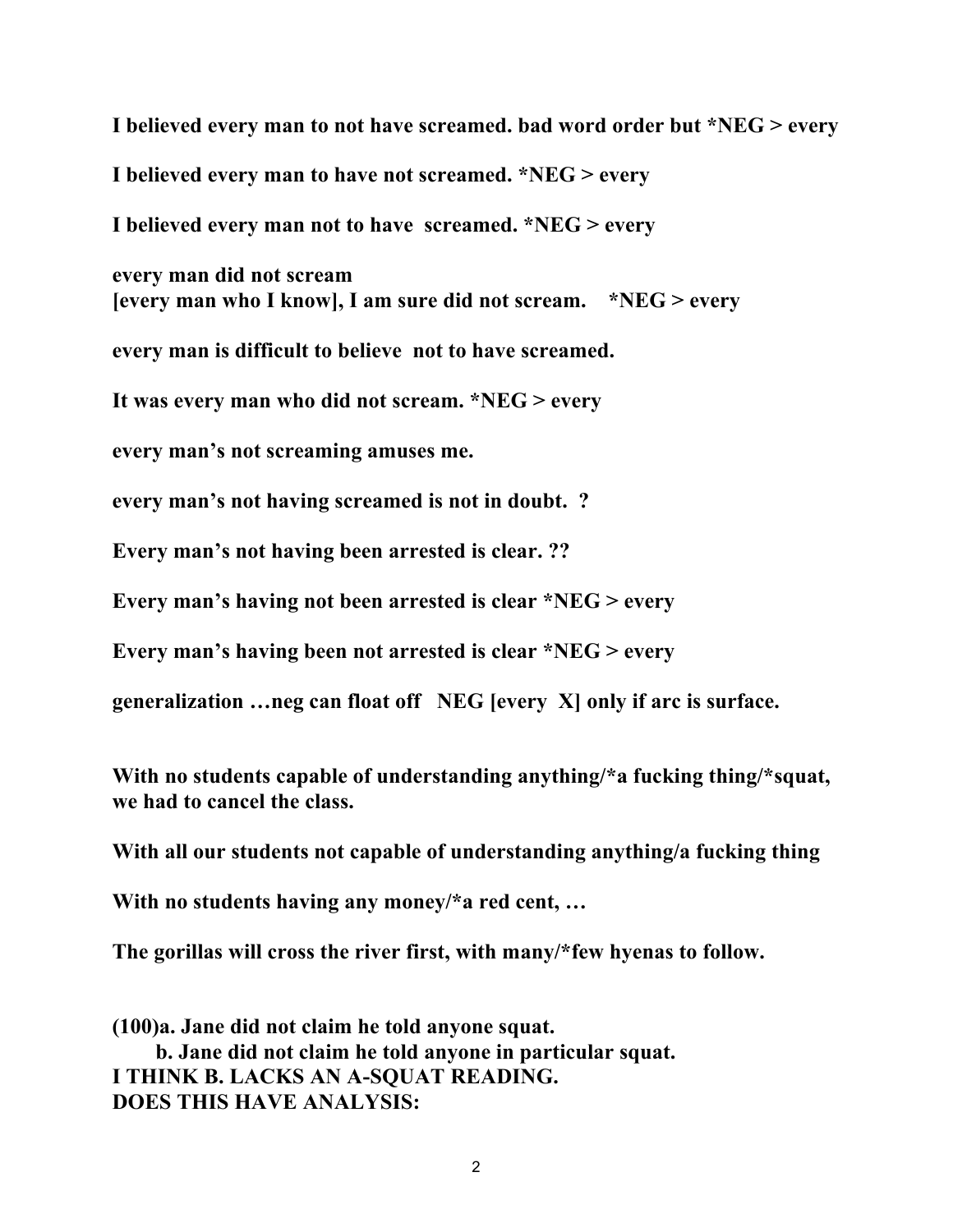## **[NEG3 SOME ONE IN PARTICULAR]X IS SUCH THAT JANE DID NEG2 CLAIM THAT NEG1 HE TOLD X NEG0 SOME SQUAT.**

## **IT HAS:**

## **JANE NEG4 CLAIM [NEG3 NEG2 SOME ONE IN PARTICULAR]X HE NEG1 TELL X NEGO SOME SQUAT**

**(101) Jane claimed he told no one in particular squat.**

**I think this also lacks A-squat reading.**

- **(102) Jane did not claim that anyone in particular did squat.**
- **(103) \*Jane claimed that no one in particular did squat.**

**(104) Jane did not claim that any student (\*in particular) did they try to hire.**

**(105) Did any student (\*in particular) turn in a fucking thing?**

**Tom proved that that theorem, no one could prove.**

**\*Tom proved that that theorem, no one could.**

**\*That that theorem, no one could, Tom proved.**

**But latter could be just Haj's no topicalization in an island observation at work.**

**But isn't it worse than:**

**That that theorem, no one could prove, Tom proved**

**Herb hit on babs…\*hit babs on.**

**\*On whom did Herb hit/Herb hit yesterday on Babs…PP unextractable.**

**Herb hit on her…shows is not particle.**